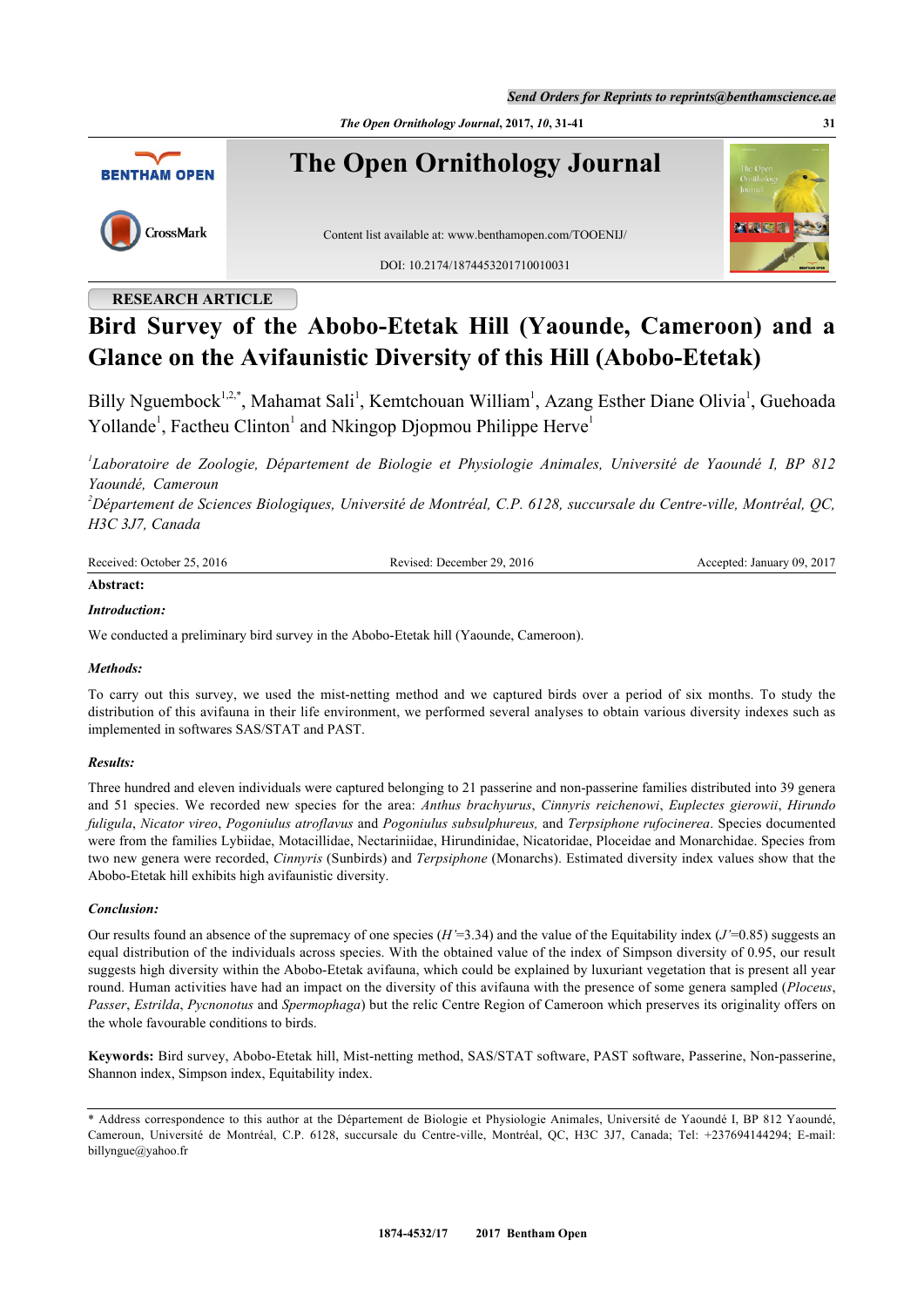### **INTRODUCTION**

Cameroon is a country in West Africa in the great Congo Basin. It covers an area of approximately 475 440 sq. km with a latitudinal widespread of the Equatorial forest in the South to Sahelian areas of the Lake Chad in the Extreme North which shows several major habitats for birds.

However, in its diversity, Cameroon is subdivided into several vegetation regions from the coast to the Lake Chad the Mangrove and the Beach, the Equatorial forest, the Forest-savanna mosaic, the Adamawa Plateau, the Benue Plain, Mandara mountains, Sahel, Inundation area and the Montane district which often represent food areas for many birds.

Due to this diversity which provides habitats for different wildlife, Cameroon abounds in more than ten National Parks (for instance Korup National Park, Lobeke National Park, *etc.*) and eight nature reserve (for instance Dja faunal Reserve, Lake Ossa Reserve, *etc.*) which serve to protect and conserve the wealth of the Nature in the second world reserve of the biodiversity. These reserves and parks are distributed in the ten administrative regions among them the Centre Region in which is located the Yaounde city with its remarkable Zoo of Mvog-Betsi. The Yaounde city is established on a network of several mounts and shows a particularity with a mix of vegetation between the Equatorial forest and the Montane district in low altitude [[1\]](#page-10-0). Thus, the general wildlife of the Yaounde city arouses a great attention as well as a large scientific interest since several years [[2\]](#page-10-1).

From then onwards, first surveys signalling this Region date back to the beginning of the twentieth century with [[3](#page-10-2) - [5\]](#page-10-3) and recently [[1](#page-10-0), [6](#page-10-4), [7\]](#page-10-5). These studies performed in the Centre Region of Cameroon permitted to identify several passerines families including Pittidae, Motacillidae, Timaliidae, Pycnonotidae, Muscicapidae, Hirundinidae, Campephagidae, Dicruridae, Laniidae, Corvidae, Sturnidae, Picathartidae, Nectariniidae, Fringillidae, Emberizidae, Ploceidae, *etc.* as well as several non-passerine families including Alcedinidae, Columbidae, Cuculidae, Meropidae, Coliidae, *etc* [\[2](#page-10-1), [6](#page-10-4) - [10\]](#page-10-6). Some studies had thus permitted to describe several new specimens from the Yaounde city in its mountains always well conserved even with the urbanization [[3](#page-10-2) - [5\]](#page-10-3). We only noted that these studies did not focus on diverse districts of the Yaounde city among which the Abobo-Etetak hill is included.

The Abobo-Etetak hill, in which we did our survey, is a hillside of the Mount Messa which is lengthened on diverse districts of the Yaounde city. The Abobo-Etetak hill is situated in a part of the Oyomabang district. It is limited in North by Carriere district, in West by Afeme Nord district, in East by Abobo district and South by Oyomabang district. Geographically, the Abobo-Etetak hill is situated in the Southeastern Plateau in the forest belt. As the rest of the Centre Region, the climate is characterized by elevated average monthly temperatures as well as a high level of the precipitations during the year [[11](#page-10-7), [12](#page-10-8)]. Located in the Equatorial forest, the Abobo-Etetak hill shows different kinds of vegetation as sub-mountane forest, secondary forest intermixed with scrub land and riverine vegetation [\[11](#page-10-7)]. Otherwise, human activities have also degraded this area.

More generally until now, avifaunistic studies performed in the Yaounde city did not particularly investigate the avifaunistic diversity of the sites in which birds have been caught and yet, there is a correlation between the food areas and the presence or absence of birds [\[13](#page-10-9)]. Thus, expressed through a diversity index, a quantitative measure could reflect for instance how many different taxa (families, genera, species, *etc.*) are in a dataset, and simultaneously takes into account how evenly the basic entities (individuals) are distributed among those taxa [[14,](#page-10-10) [15\]](#page-10-11).

In this study, which was realized in the Abobo-Etetak hill during eight months, we mainly followed two aims: firstly, we thoroughly investigated the avifauna of this hill from base to tip and secondly, we tried to understand the distribution of this avifauna in their life environment.

### **METHODS**

#### **Investigation of the Abobo-Etetak Avifauna**

In order to investigate the avifauna, we used an appropriate method: the mist-netting method. According to this method, an inconspicuous mesh net is erected vertically on poles and deployed in areas of high activity to intercept birds as they go about their normal daily routines (Fig. **[1](#page-2-0)**).

We used dark-coloured nylon nets and smaller mesh for smaller species. Our mist nets were fixed with the mounting poles which were chosen carefully and the choice of an appropriate mist-netting site was important for the capture success (Fig. [1](#page-2-0)). To ensure the capture success, we mainly identified their preferred flight paths, feeding areas, roosting and shaded sites and that along the hill from the base to tip.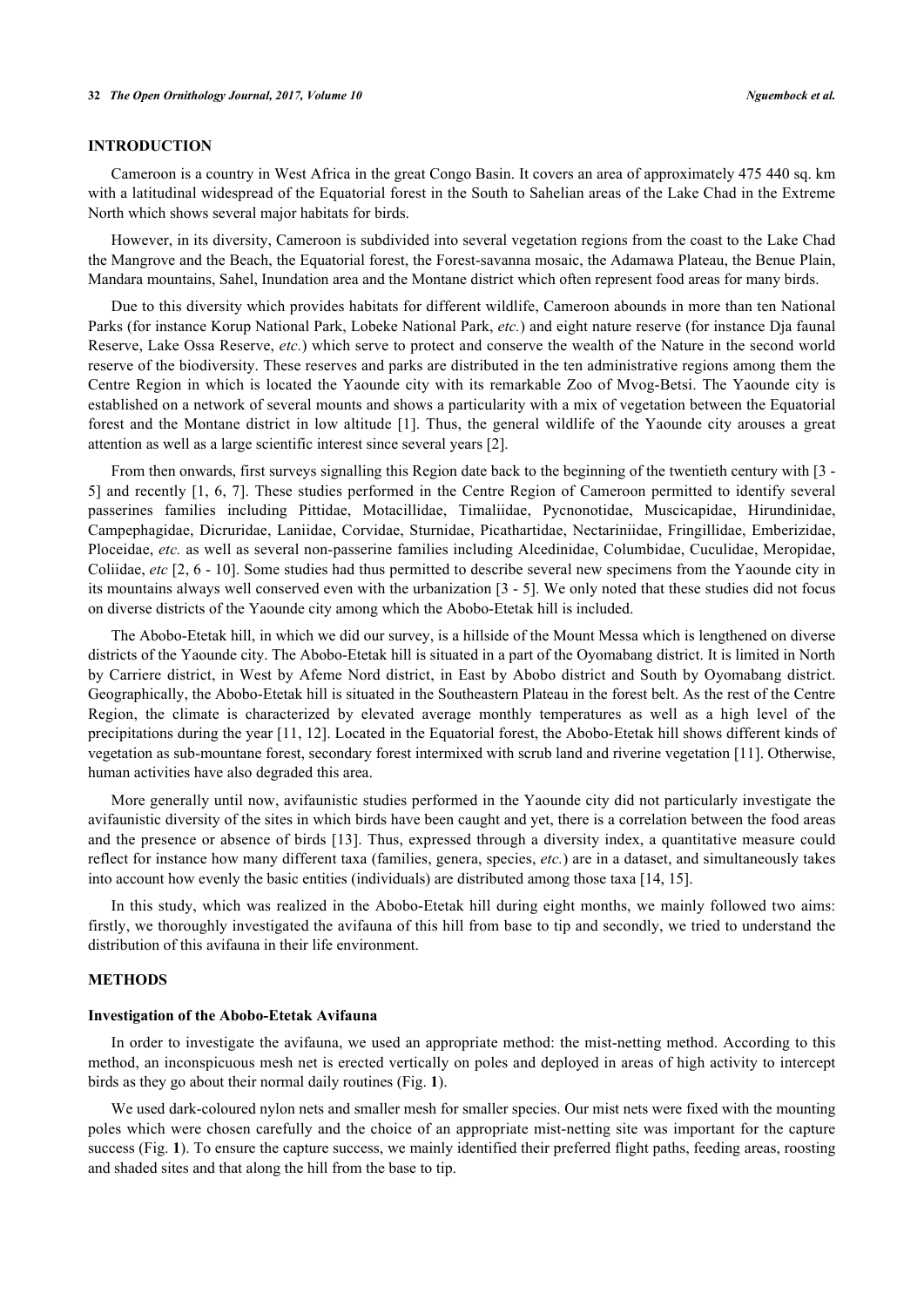We began our capture very early in the morning (5: 00 AM) and we finished very late in the evening (sometimes 6: 30 PM). We used the same eight mist nets in our different field study and we did nine field studies during eight months.

<span id="page-2-0"></span>

**Fig. (1).** Basic set-up of a mist net placed on a side of the Abobo-Etetak hill.

# **Method for the Calculation of the Relative Abundance of the Abobo-Etetak Avifauna**

In order to calculate the relative Abundance, we considered to use the Statistical Analysis System [[16\]](#page-10-12). Otherwise, we used a software program Excel to obtain our histograms and curves [\[17](#page-10-13)].

#### **Method for the Calculation of the Occurrence of the Abobo-Etetak Avifauna**

In order to calculate the occurrence, we used the same software, the Statistical Analysis System [[16\]](#page-10-12). The obtained results are frequencies as well as graphics.

#### **Method for the Measure of the Distribution of the Abobo-Etetak Avifauna in Keeping with their Environment**

#### *Shannon Index (H')*

The Shannon's diversity index represents the measure of the sum of degree of the uncertainty when it suggests predicting to which species would belong to an individual taken by chance in a collection of S species and N individuals.  $H' = 0$  if the community has only one species;  $H'$  takes the maximal value log<sub>2</sub>S only when all species are represented by the same number of individuals. This index is determined by the relationship:

$$
H' = -\sum_{i=1}^{S} (p_i x \log_2 p_i) \quad \text{Avec} \quad p_i = n_i/n
$$

Where  $pi =$  proportion of the individuals of the species "i";  $S =$  total number of species of environment.

The Shannon index  $(H')$  increases when the number of the species of the community grows and, theoretically, it can reach elevated values. The value of  $H'$  varies from 1 to log<sub>2</sub>S. In our study, the Shannon index was calculated with the Software PAST [[18\]](#page-10-14).

#### *Simpson Index (λ)*

The Simpson index represents the proportion of abundance of the species "i" [\[18\]](#page-10-14). This index measures the degree of concentration when individuals are classified into types. It is determined by the relationship:

$$
\lambda = \sum_{i=1}^{S} \frac{n_i (n_i - 1)}{n(n-1)}
$$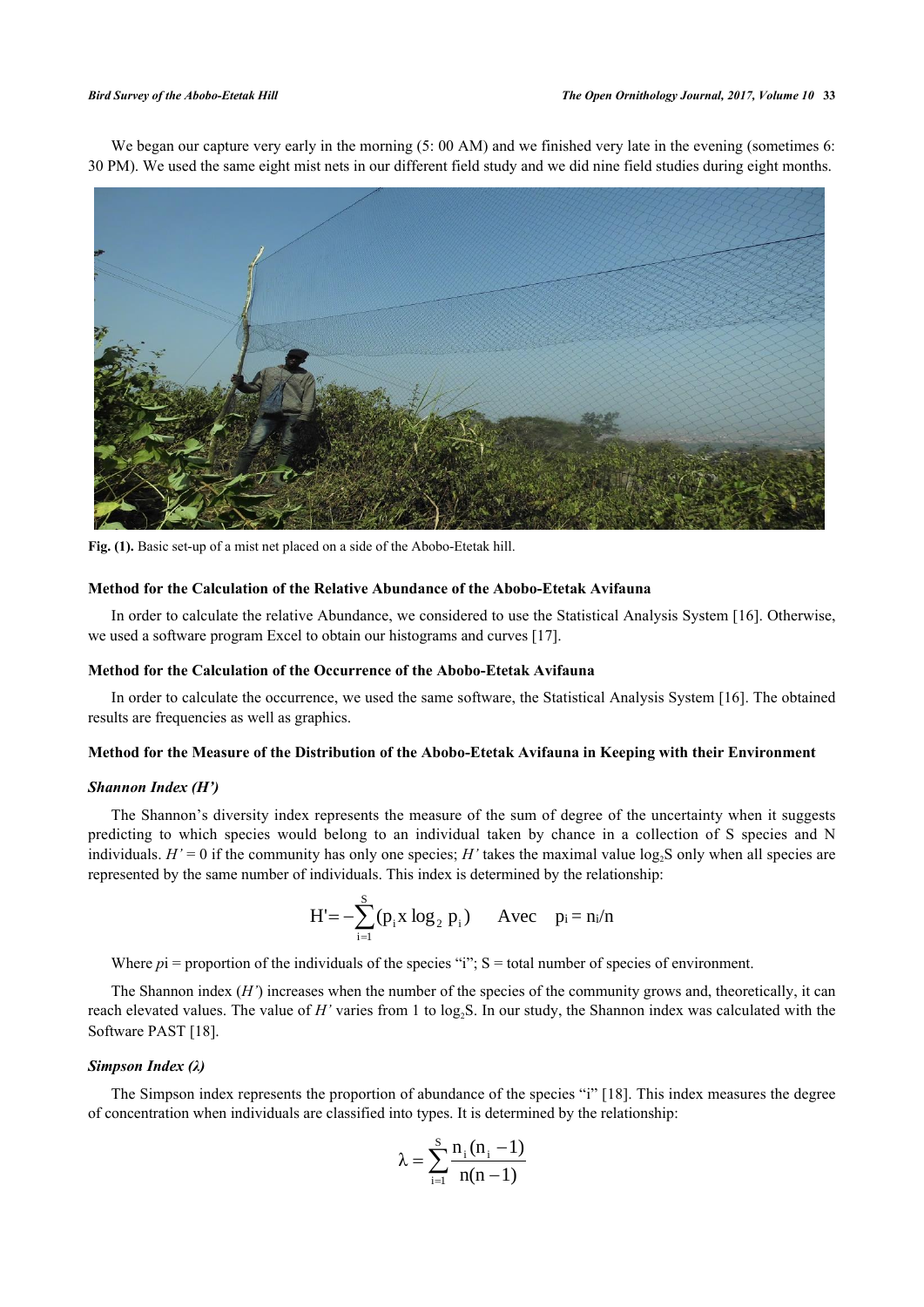Where  $ni$  = number of individuals of the species "i";  $n$  = total number of the individuals of the sample.

Nevertheless, the most popular of such indexes have been the inverse Simpson index  $(1/\lambda)$  and the Gini-Simpson index  $(1 - \lambda)$  and both have also been called the Simpson index in the ecological literature. In our study, the Simpson index was calculated with the Software PAST [\[18](#page-10-14)].

#### *Equitability Index*

The Equitability index measures the distribution of the individuals within species independently to the specific richness. Its value varies from 0 (supremacy of one species) to 1 (equal distribution of the individuals in species).

Thus, the Equitability index of Pielou  $(J')$  is determinated by the formula:

*J' = H'/H' max*

*H'* = Shannon index

*H' max* =  $log_2 S$  (S = the total number of the species).

In our study, the Equitability index was calculated with the Software PAST [\[18](#page-10-14)].

All these indexes have been obtained with a confidence threshold of 95%.

### **RESULTS**

#### **Abundance and Occurrence of the Abobo-Etetak Avifauna**

#### *Familial Abundance of the Abobo-Etetak Avifauna*

We caught 311 individuals belonging to 21 birds' families (Table**1**). The most representative family is the Ploceidae family with 119 of the 311 individuals (38.26%) with the Pycnonotidae family being second most abundant (14.79%; Table **[4](#page-7-0)** and Fig. (**[2](#page-3-1)**)). We found that 84.55% of the captures were from Passerine families and 15.45% from Non-Passerine families (Table **[1](#page-3-0)**). The Ploceidae family was represented by four genera and eight species whereas the Pycnonotidae family was represented in the Abobo-Etetak avifauna by four genera and six species.

#### <span id="page-3-0"></span>**Table 1. Avifaunal abundance of the families on the Abobo-Etetak hill.**

<span id="page-3-1"></span>

| <b>Familles</b>    | Abondance absolue | <b>Abondance relative</b> |
|--------------------|-------------------|---------------------------|
| Alcedinidae        | 6                 | 1.93                      |
| Lybidae            | 9                 | 2.89                      |
| Coliidae           | 20                | 6.43                      |
| Columbidae         | 5                 | 1.61                      |
| Cuculidae          | $\overline{c}$    | 0.64                      |
| <b>Estrildidae</b> | 21                | 6.75                      |
| Fringillidae       | 10                | 3.22                      |
| Hirundinidae       | 4                 | 1.29                      |
| Malaconotidae      | 6                 | 1.93                      |
| Meropidae          | 3                 | 0.96                      |
| Monarchidae        | 3                 | 0.96                      |
| Motacillidae       |                   | 0.32                      |
| Nectariniidae      | 22                | 7.07                      |
| Nicatoridae        | 1                 | 0.32                      |
| Passeridae         | 3                 | 0.96                      |
| Picidae            | $\overline{c}$    | 0.64                      |
| Platysteiridae     | 9                 | 2.89                      |
| Ploceidae          | 119               | 38.26                     |
| Pycnonotidae       | 46                | 14.79                     |
| <b>Sylviidae</b>   | 8                 | 2.57                      |
| Turdidae           | 11                | 3.54                      |
| <b>Total</b>       | 311               | 100                       |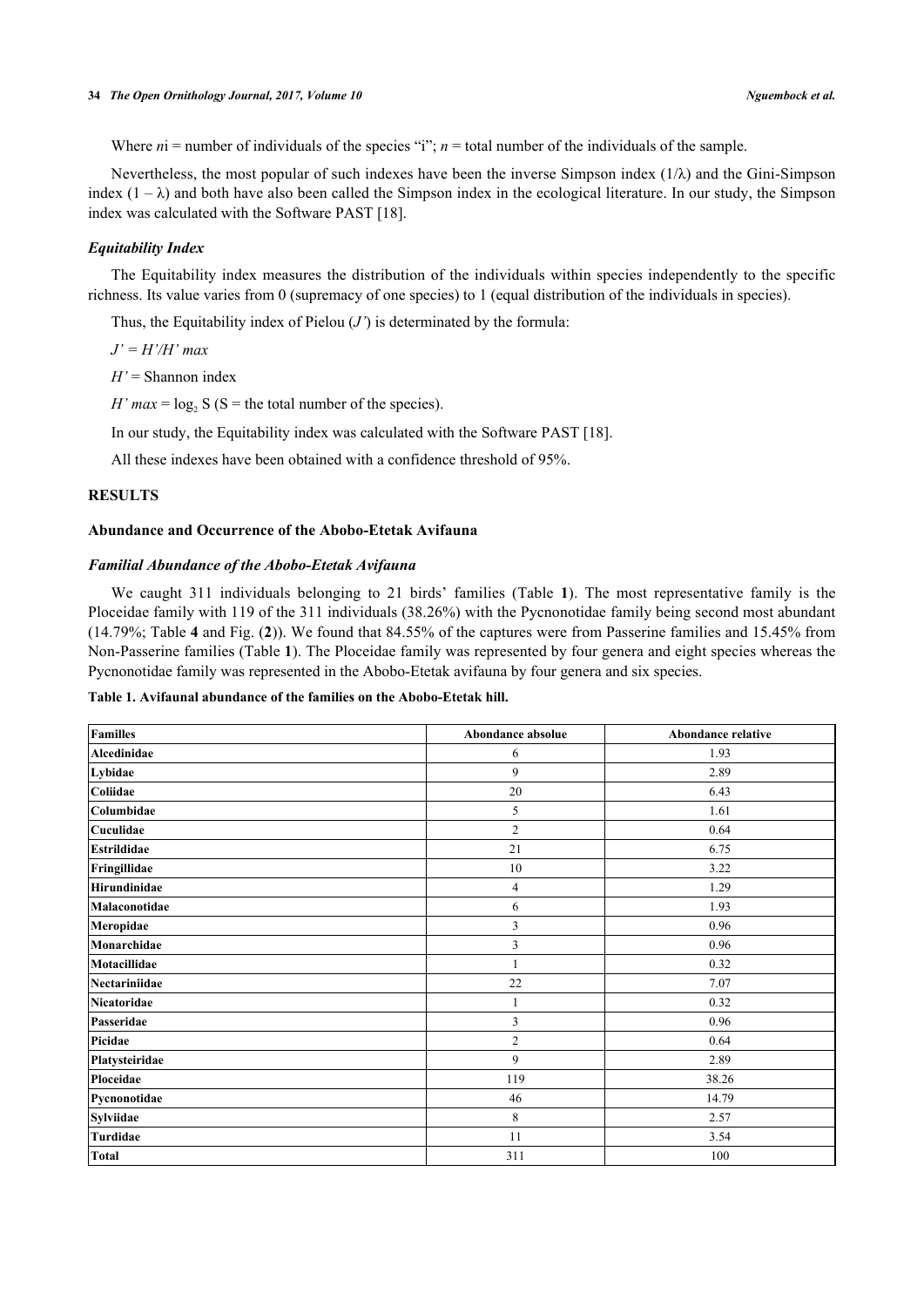

Fig. (2). Histogram of the relative abundances of the families captured in the Abobo-Etetak hill and species and genera number curves.

# **Generic Abundance and Occurrence of the Abobo-Etetak Avifauna**

311 individuals were captured which belong to 39 genera (Table**2**). Within the Abobo-Etetak avifauna, the representative genera are *Ploceus* (16.72%), *Euplectes* (10.29%) and *Quelea* (9.32%) which are members of the Ploceidae family (Table **2** and Fig. (**[3](#page-6-0)**)). These genera are followed by *Cyanomitra* (6.43%) (Nectariniidae family), *Colius* (6.43%) (Coliidae family) and *Eurillas* (4.82%) (Pycnonotidae family) (Table **2** and Fig. (**[3](#page-6-0)**)). The less represented genera (relative abundance < 0.50%) are mainly the non-passerine members (*Centropus*, *Chrysococcyx*, *Campethera*, *Sasia*) (Table **[2](#page-4-0)**).

<span id="page-4-0"></span>

| <b>Familles</b>    | <b>Genres</b> | Abondance absolue | Abondance relative (%) |
|--------------------|---------------|-------------------|------------------------|
| Alcedinidae        | Ceyx          | 6                 | 1.93                   |
| Coliidae           | Colius        | 20                | 6.43                   |
| Columbidae         | Turtur        | 5                 | 1.61                   |
| Cuculidae          | Centropus     |                   | 0.32                   |
|                    | Chrysococcyx  |                   | 0.32                   |
| <b>Estrildidae</b> | Estrilda      | 5                 | 1.61                   |
|                    | Lonchura      | 8                 | 2.57                   |
|                    | Nigrita       | $\overline{2}$    | 0.64                   |
|                    | Spermophaga   | 6                 | 1.93                   |
| Fringillidae       | Ochrospiza    | 10                | 3.22                   |
| Hirundinidae       | Hirundo       | $\overline{4}$    | 1.29                   |
|                    | Gymnobucco    | 3                 | 0.96                   |
| Lybidae            | Lybius        | $\overline{2}$    | 0.64                   |
|                    | Pogoniulus    | $\overline{4}$    | 1.29                   |
| Malaconotidae      | Dryoscopus    | 3                 | 0.96                   |
|                    | Laniarius     |                   | 0.32                   |
|                    | Tchagra       | $\overline{2}$    | 0.64                   |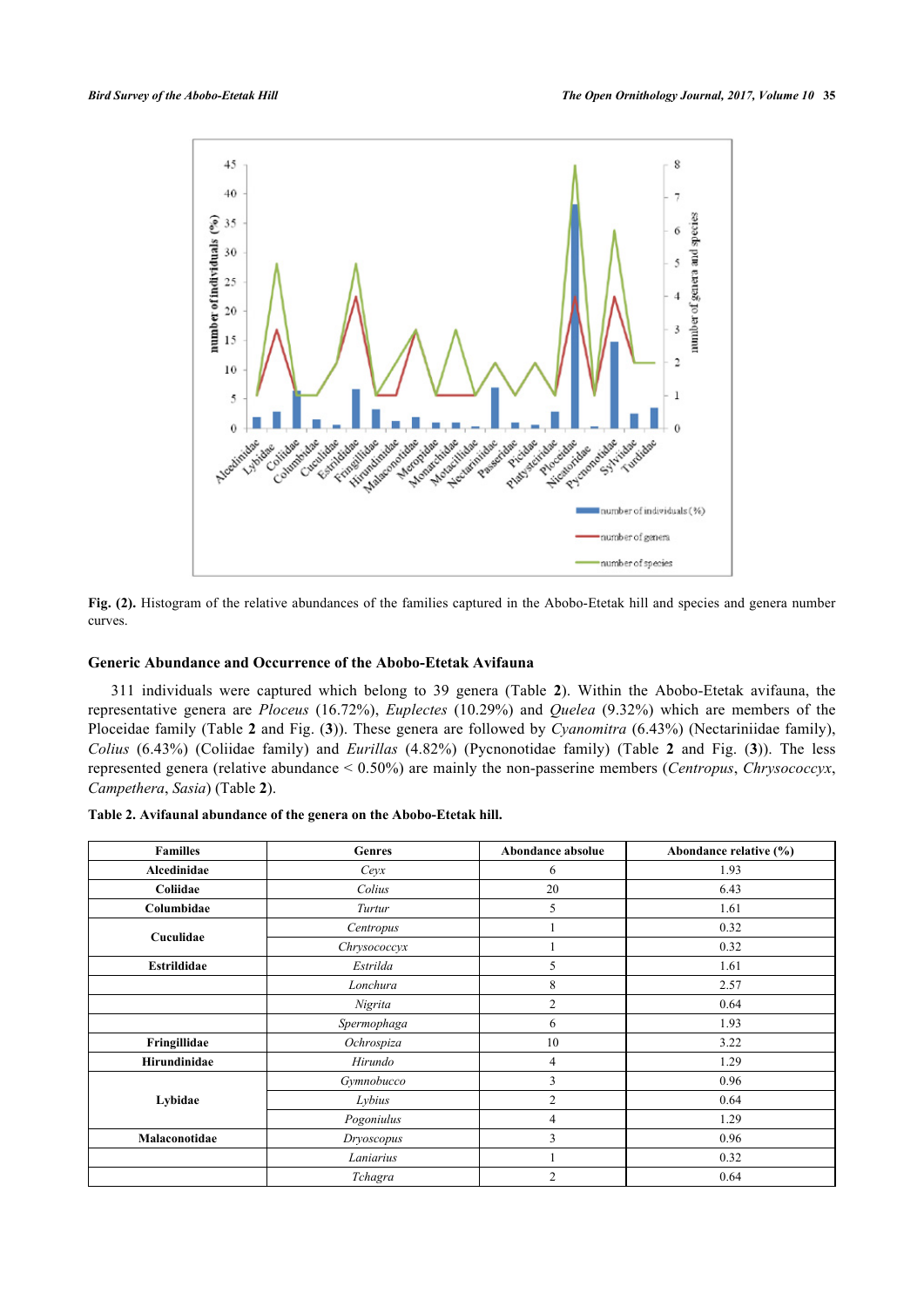#### **36** *The Open Ornithology Journal, 2017, Volume 10 Nguembock et al.*

*(Table 2) contd.....*

| <b>Familles</b>    | Genres              | Abondance absolue | Abondance relative (%) |
|--------------------|---------------------|-------------------|------------------------|
| Meropidae          | Merops              | 3                 | 0.96                   |
| Monarchidae        | Terpsiphone         | 3                 | 0.96                   |
| Motacillidae       | Anthus              | $\mathbf{1}$      | 0.32                   |
| Nectariniidae      | Cinnyris            | $\overline{2}$    | 0.64                   |
|                    | Cyanomitra          | 20                | 6.43                   |
| <b>Nicatoridae</b> | Nicator             | $\mathbf{1}$      | 0.32                   |
| Passeridae         | Passer              | $\mathfrak{Z}$    | 0.96                   |
| Picidae            | Campethera          | 1                 | 0.32                   |
|                    | Sasia               | 1                 | 0.32                   |
| Platysteiridae     | Platysteira         | 9                 | 2.89                   |
|                    | Amblyospiza         | 6                 | 1.93                   |
| Ploceidae          | Euplectes           | 32                | 10.29                  |
|                    | Ploceus             | 52                | 16.72                  |
|                    | Ouelea              | 29                | 9.32                   |
| Pycnonotidae       | <b>Atimastillas</b> | 9                 | 2.89                   |
|                    | Chlorocichla        | 11                | 3.54                   |
|                    | Eurillas            | 15                | 4.82                   |
|                    | Pycnonotus          | 11                | 3.54                   |
|                    | Camaroptera         | $\overline{4}$    | 1.29                   |
| Sylviidae          | Cisticola           | $\overline{4}$    | 1.29                   |
| Turdidae           | Cossypha            | 6                 | 1.93                   |
|                    | Turdus              | 5                 | 1.61                   |
|                    | Total               | 311               | 100                    |

The majority of the genera (52.6[3](#page-5-0)%) captured on the Abobo-Etetak hill were rare  $(25\% > FO \ge 10\%)$  (Table 3). However within the most representative family, the Ploceidae family, the genus *Ploceus* appeared very frequent on the Abobo-Etetak hill with a frequency of occurrence of 100% (Table**3**). According to our results, except the genus *Ploceus*, two other genera have been frequent on the Abobo-Etetak hill, *Cyanomitra* (FO = 100%) and *Colius* (FO = 88.89) (Table **[3](#page-5-0)**).

<span id="page-5-0"></span>

| Table 3. Frequency of occurrence of the diverse birds' genera captured on the Abobo-Etetak hill from July 2015 to February |  |
|----------------------------------------------------------------------------------------------------------------------------|--|
| 2016.                                                                                                                      |  |

| Genera       | Frequency of occurrence (%) |
|--------------|-----------------------------|
| Amblyospiza  | 22.22                       |
| Anthus       | 11.11                       |
| Atimastillas | 55.56                       |
| Camaroptera  | 22.22                       |
| Campethera   | 11.11                       |
| Centropus    | 11.11                       |
| Ceyx         | 55.56                       |
| Chlorocichla | 44.44                       |
| Chrysococcyx | 11.11                       |
| Cinnyris     | 11.11                       |
| Cisticola    | 22.22                       |
| Colius       | 88.89                       |
| Cossypha     | 55.56                       |
| Cyanomitra   | 100.00                      |
| Dryoscopus   | 33.33                       |
| Eurillas     | 44.44                       |
| Estrilda     | 44.44                       |
| Euplectes    | 44.44                       |
| Gymnobucco   | 11.11                       |
| Hirundo      | 33.33                       |
| Laniarius    | 11.11                       |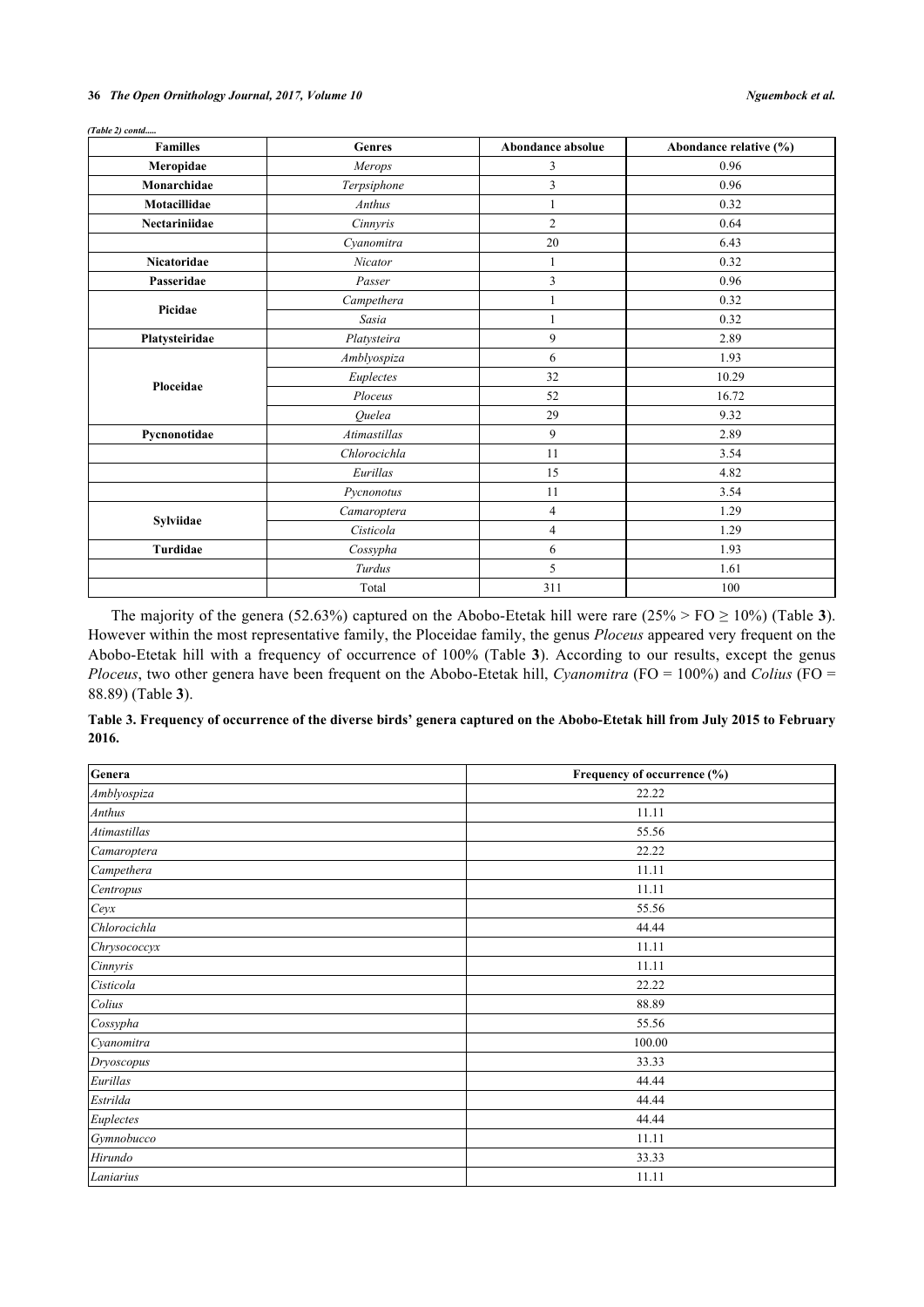| (Table 3) contd |                             |  |
|-----------------|-----------------------------|--|
| Genera          | Frequency of occurrence (%) |  |
| Lonchura        | 22.22                       |  |
| Lybius          | 11.11                       |  |
| Merops          | 22.22                       |  |
| Nicator         | 11.11                       |  |
| Nigrita         | 22.22                       |  |
| Passer          | 33.33                       |  |
| Platysteira     | 44.44                       |  |
| Ploceus         | 100.00                      |  |
| Pogoniulus      | 33.33                       |  |
| Pycnonotus      | 55.56                       |  |
| Quelea          | 33.33                       |  |
| Sasia           | 11.11                       |  |
| Ochrospiza      | 33.33                       |  |
| Spermophaga     | 22.22                       |  |
| Tchagra         | 11.11                       |  |
| Terpsiphone     | 22.22                       |  |
| Turdus          | 33.33                       |  |
| Turtur          | 22.22                       |  |

<span id="page-6-0"></span>



#### **Specific Occurrence of the Abobo-Etetak Avifauna**

According to our occurrence results, only 5.88% of the birds captured are relatively common on the Abobo-Etetak hill, including the passerine members *Cyanomitra verticalis* (FO = 100%) and *Ploceus nigricollis* (FO = 88.88%), and the non-passerine member *Colius striatus* (FO = 88.88%) (Table **[4](#page-7-0)**). Species (21.57%) less commonly encountered included *Platysteira cyanea* (FO = 44.44%), *Eurillas virens* (FO = 44.44%), *Eurillas latirostris* (FO = 33.33%), *Chlorocichla falkensteini* (FO = 44.44%), *Dryoscopus senegalensis* (FO = 33.33%), *Estrilda nonnula* (FO = 33.33%), *Euplectes ardens* (FO = 33.33%), *Ochrospiza mozambica* (FO = 33.33%), *Passer griseus* (FO = 33.33%), *Quelea erythrops* (FO = 33.33%) and *Turdus pelios* (FO = 33.33%) (Table **[4](#page-7-0)**). In return, our analyses show clearly that the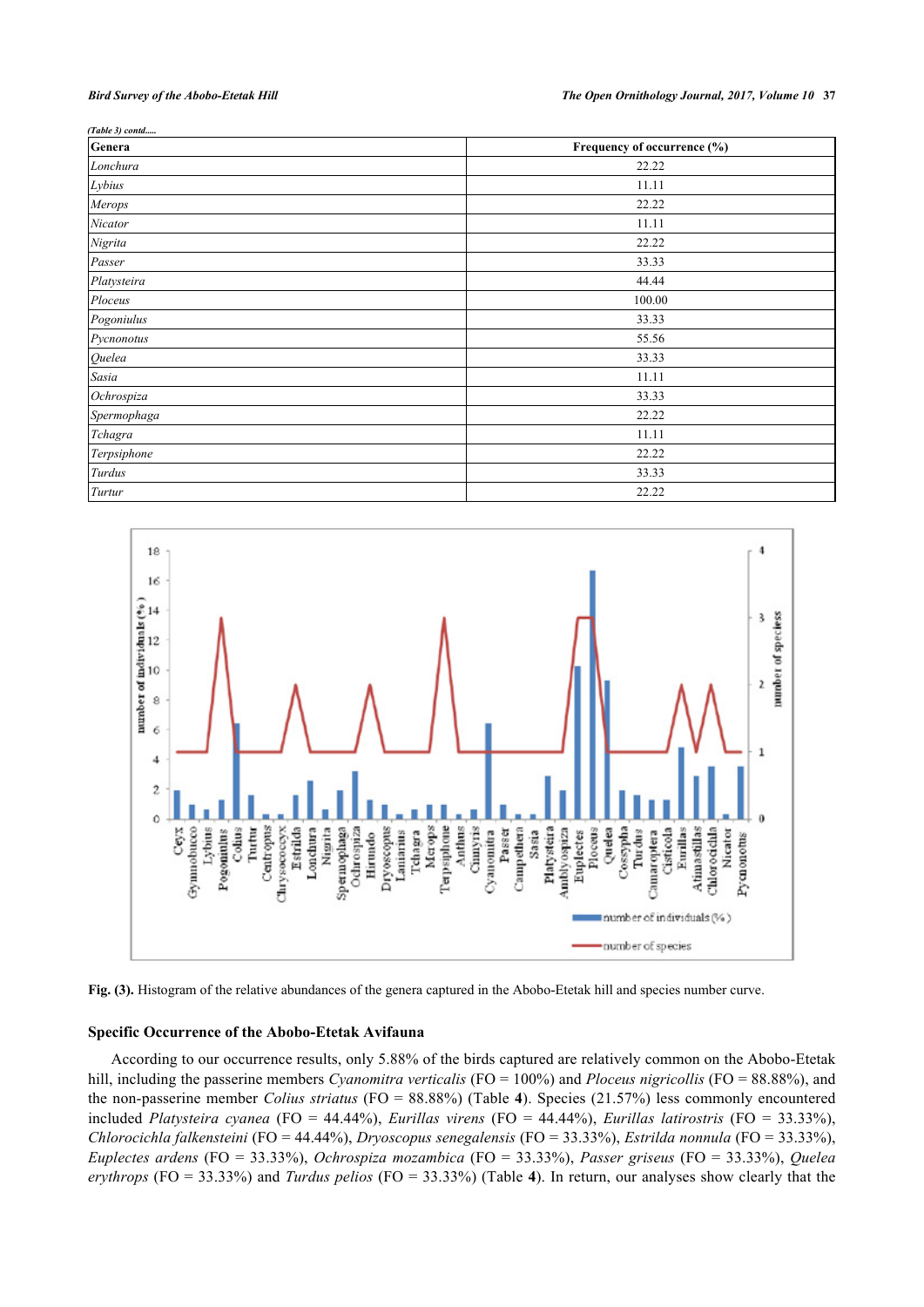major part of the species (62.74%) sampled on the Abobo-Etetak hill were rare (25% > FO ≥ 10%) (Table **[4](#page-7-0)**).

# <span id="page-7-0"></span>**Table 4. Frequency of occurrence of the different birds' species captured on the Abobo-Etetak hill.**

| <b>Species</b>            | Frequency of occurrence (%) |
|---------------------------|-----------------------------|
| Amblyospiza albifrons     | 11,11                       |
| Anthus brachyurus         | 11,11                       |
| Atimastillas flavicollis  | 55,55                       |
| Camaroptera brachyura     | 22,22                       |
| Campethera cailliautii    | 11,11                       |
| Centropus monachus        | 11,11                       |
| Ceyx pictus               | 55,55                       |
| Chlorocichla falkensteini | 44,44                       |
| Chlorocichla simplex      | 22,22                       |
| Chrysococcyx caprius      | 11,11                       |
| Cinnyris reichenowi       | 11,11                       |
| Cisticola erythrops       | 22,22                       |
| Colius striatus           | 88,88                       |
| Cossypha niveicapilla     | 55,55                       |
| Cyanomitra verticalis     | 100                         |
| Dryoscopus senegalensis   | 33,33                       |
| Estrilda melpoda          | 11,11                       |
| Estrilda nonnula          | 33,33                       |
| Eurillas latirostris      | 33,33                       |
| Eurillas virens           | 44,44                       |
| Euplectes afer            | 11,11                       |
| Euplectes ardens          | 33,33                       |
| Euplectes gierowii        | 11,11                       |
| Gymnobucco bonapartei     | 11,11                       |
| Hirundo fuliginosa        | 11,11                       |
| Hirundo fuligula          | 22,22                       |
| Laniarius luhderi         | 11,11                       |
| Lonchura bicolor          | 22,22                       |
| Lybius bidentatus         | 11,11                       |
| Merops pusillus           | 22,22                       |
| Nicator vireo             | 11,11                       |
| Nigrita canicapilla       | 22,22                       |
| Ochrospiza mozambica      | 33,33                       |
| Passer griseus            | 33,33                       |
| Platysteira cyanea        | 44,44                       |
| Ploceus cucullatus        | 55,55                       |
| Ploceus nigerrimus        | 11,11                       |
| Ploceus nigricollis       | 88,88                       |
| Pogoniulus atroflavus     | 11,11                       |
| Pogoniulus bilineatus     | 11,11                       |
| Pogoniulus subsulphureus  | 11,11                       |
| Pycnonotus barbatus       | 55,55                       |
| Quelea erythrops          | 33,33                       |
| Sasia africana            | 22,22                       |
| Spermophaga haematina     | 22,22                       |
| Tchagra australis         | 11,11                       |
| Terpsiphone rufocinerea   | 11,11                       |
| Terpsiphone sp1           | 11,11                       |
| Terpsiphone sp2           | 11,11                       |
| Turdus pelios             | 33,33                       |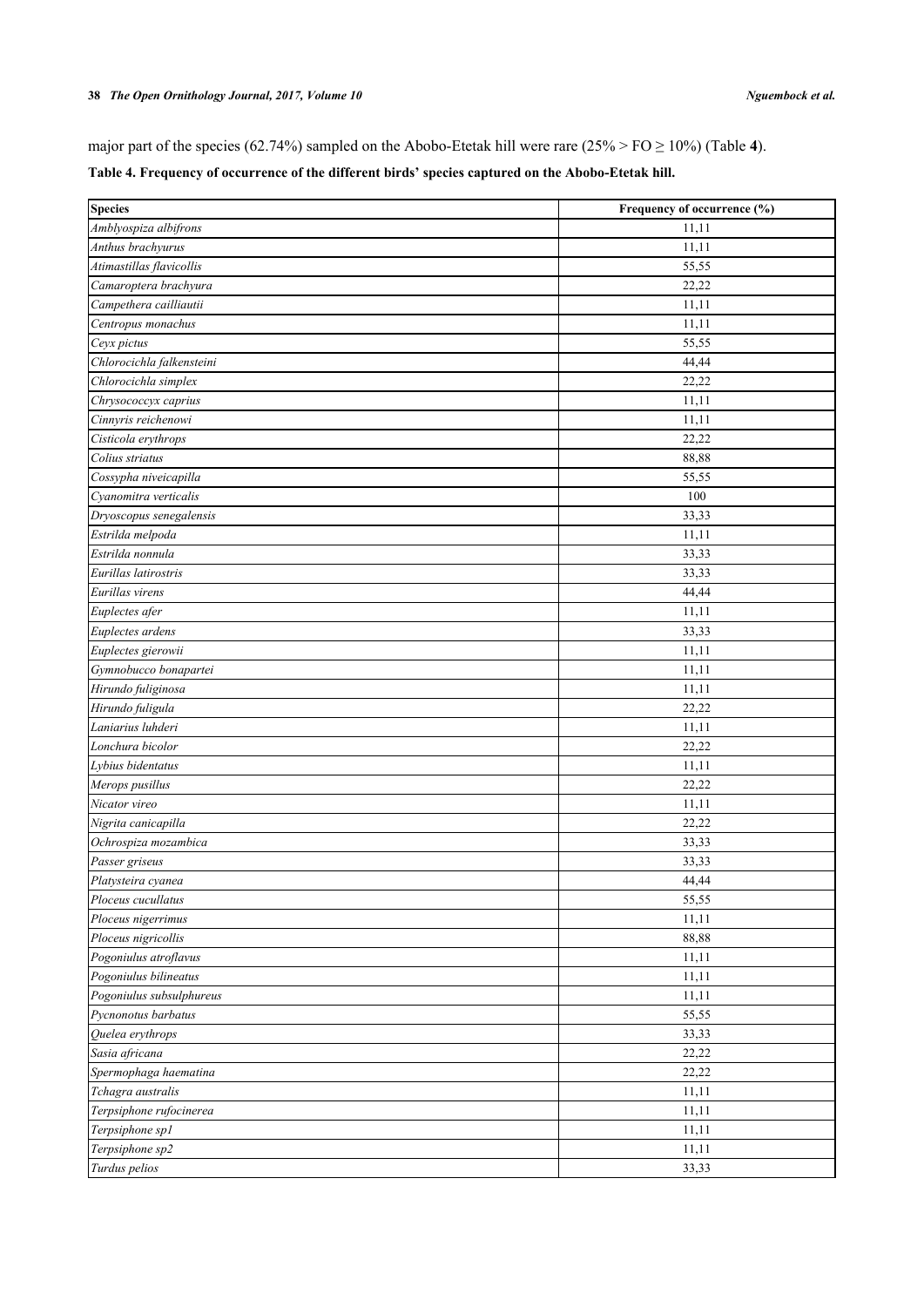| (Table 4) contd |                                    |
|-----------------|------------------------------------|
| <b>Species</b>  | <b>Frequency of occurrence (%)</b> |
| Turtur afer     | 22.22<br>عديد                      |

#### **Diversity Index**

The Shannon index was 2.24 at the familial level, 3.11 at the generic level and 3.34 at the specific level (Table **[5](#page-8-0)**).

The Simpson index values were of 0.81 at the familial level, of 0.93 at the generic level and of 0.95 at the specific level (Table **5**). As for the Shannon index, the general tendency is the same as the Simpson index with the obtained values which are also high (Table **[5](#page-8-0)**).

The equitability index values were 0.73 at the familial level, 0.85 at the generic level and 0.85 at the specific level (Table **[5](#page-8-0)**). As for the two first indexes, the obtained values also appear far from 0 (Table **[5](#page-8-0)**).

<span id="page-8-0"></span>**Table 5. Values of the different indexes of diversity obtained with the software PAST.**

| <b>Diversity Index</b>  | <b>Families</b> | Genera | <b>Species</b>  |
|-------------------------|-----------------|--------|-----------------|
| Specific richness $(S)$ |                 | 39     |                 |
| Individuals             | 311             | 311    | 31 <sup>2</sup> |
| Shannon index (H')      | 2,24            | 3,11   | 3,34            |
| Simpson index $(1-D)$   | 0.81            | 0.93   | 0.95            |
| Equitability index (J)  | 0.73            | 0.85   | 0.85            |

# **DISCUSSION**

#### **Avifauna of the Abobo-Etetak Hill**

The survey accomplished on the Abobo-Etetak hill permits to highlight that Passerines birds were the most representative birds in this area with regard to Non-Passerines birds. Our study moves toward several surveys performed in Cameroon[[1,](#page-10-0) [6,](#page-10-4) [7\]](#page-10-5).

We found that 84,55% of birds captured were passerines and 15,45% of birds were non-passerines (Tables **[1](#page-3-0)** and Fig. (**[2](#page-3-1)**)). Among these non-passerines, some families (Lybiidae, Meropidae, Alcedinidae, Columbidae, Cuculidae, Coliidae and Picidae) have been indicated in the relic Centre Region of Cameroon (Yaounde) but other passerine families (Pycnonotidae, Cisticolidae, Nectariniidae, Estrildidae, Ploceidae, Platysteiridae, Turdidae, Hirundinidae, Malaconotidae and Passeridae) have been already found in this Region [\[1](#page-10-0), [6](#page-10-4), [7](#page-10-5)].

Thus, this study permits to highlight new families in the relic Centre Region of Cameroon and particularly in the Abobo-Etetak hill. Comparatively to previous records, we newly recorded species representatives of the non-passerines families (Lybiidae) as well as the passerines families (Motacillidae, Nectariniidae, Hirundinidae, Nicatoridae, Ploceidae and Monarchidae) in this area (Table **[1](#page-3-0)**). Within the Abobo-Etetak avifauna, the most representative family is the Ploceidae family (Table **[1](#page-3-0)** and Fig. **[2](#page-3-1)**). The Ploceidae family commonly called 'weavers' gets this name because of their meticulously woven nests; these small passerine birds are gregarious, breed colonially and occur in several habitats (woodland, forests, forest edge, lowland forests, wet habitats, gardens, open or semi-open habitats, human habitation, grassland, *etc.*) [[19,](#page-10-15) [20](#page-10-16)]. Contrary to several other passerine families, their closest relatives still remain unknown and a future study in keeping with their phylogeny is long-awaited.

We found two new genera until now not encountered in this relic Centre Region, *Cinnyris* (the Nectariniidae family) and *Terpsiphone* (the Monarchidae family) (Table **[2](#page-4-0)**). Except for these genera, most genera we found have been already recorded in this Region [[1,](#page-10-0) [6,](#page-10-4) [7\]](#page-10-5). Among the genera met in this relic area, the genera *Ploceus* and *Cyanomitra* have obtained an occurrence frequency of 100% (Table **[2](#page-4-0)**). The genus *Ploceus* is a representative of the Ploceidae family (see above) and the genus *Cyanomitra* is a member of the Nectariniidae family; African sunbirds are very small passerine birds which feed on nectar but in their youth feed on insects [\[19](#page-10-15), [21](#page-10-17), [22](#page-10-18)].

Concerning species representatives, our survey brings several new elements compared with the general avifauna known of this relic Centre Region (Table **[4](#page-7-0)**). Thus, seven of the 21 families listed show new representatives at the species' level (Tables **[1](#page-3-0)** and **[4](#page-7-0)**). Before our survey, these species were not mentioned in this relic Region: *Anthus brachyurus* (Motacillidae), *Cinnyris reichenowi* (Nectariniidae), *Euplectes gierowii* (Ploceidae), *Hirundo fuligala* (Hirundinidae), *Nicator vireo* (Nicatoridae), *Pogoniulus atroflavus* and *Pogoniulus subsulphureus* (Lybiidae) and *Terpsiphone rufocinerea* (Monarchidae) (Table **[4](#page-7-0)**). Otherwise, two species (*Chlorocichla simplex* and *Campethera cailliautii*) had been mentioned only in a district of Yaounde (Nsimalen) [\[7](#page-10-5)].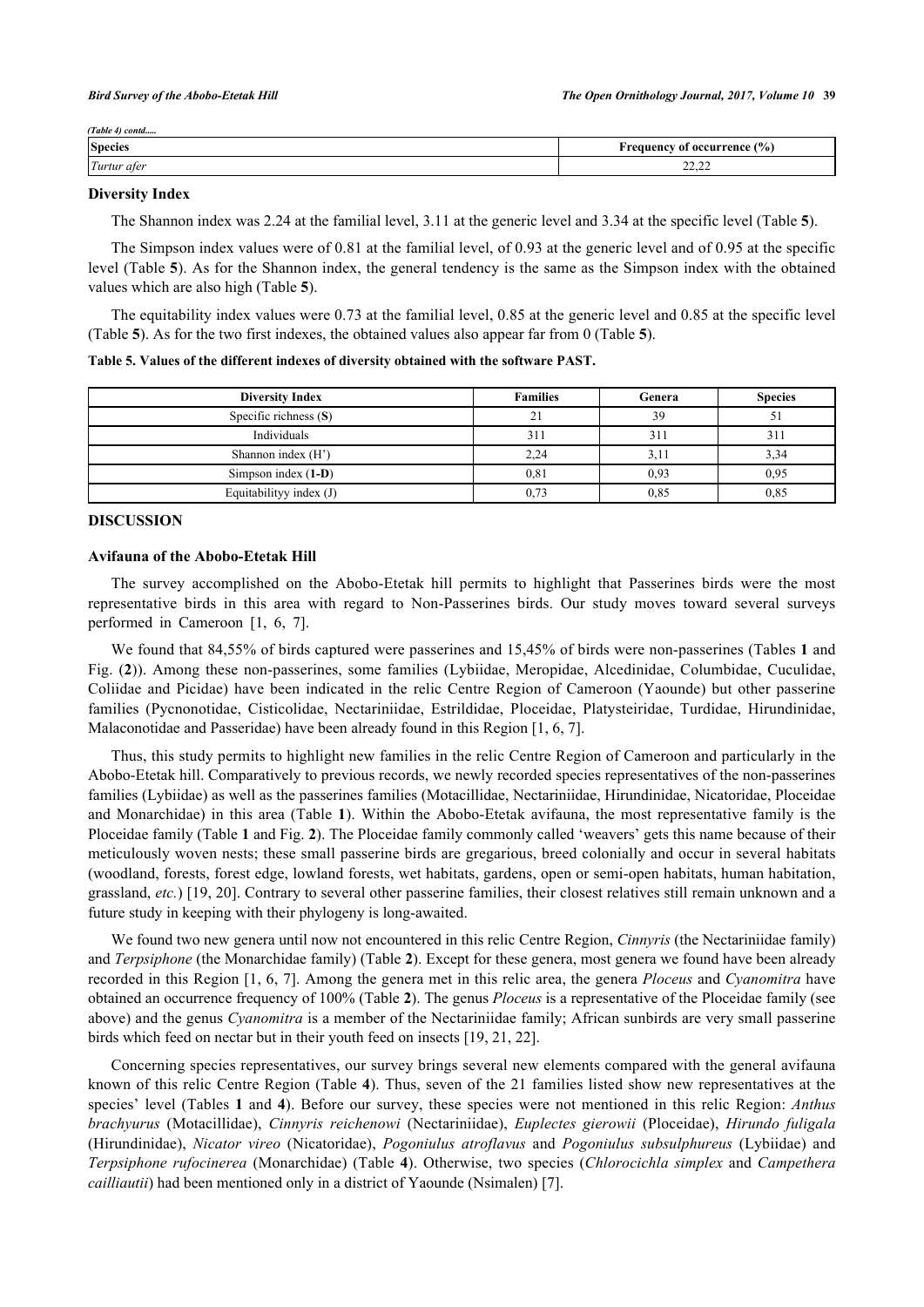#### **40** *The Open Ornithology Journal, 2017, Volume 10 Nguembock et al.*

Among species collected in this area, we noted a lot of sedentary birds which are rarely dispersed more than a few kilometres from their natal sites (*Eurillas latirostris*, *Camaroptera brachyura*, *Turdus pelios*, *etc.*), seasonal birds which appear only seasonally in another part (*Anthus brachyurus* and *Chrysococcyx caprius*), intra-African migrant birds which breed in one part of Africa and spend the post-breeding season in a different area (*Ceyx pictus*) and vagrant birds which are outside their normal range *(Hirundo fuligula)* (Table **[4](#page-7-0)**). Among the captured species, we highlighted two species of the Monarchidae family, the genus *Terpsiphone*, which are not found in the Guide [\[21](#page-10-17)] and they are probably new species; for this, we will do a molecular study in the future to clarify their situation.

#### **Distribution and Diversity of the Avifauna in the Abobo-Etetak Hill Area**

The Abobo-Etetak hill shows high avifaunistic diversity (see Table **[5](#page-8-0)**), with an absence of the supremacy of one species ( $H' = 3.34$ ; Table [5](#page-8-0)). According to some authors [[2,](#page-10-1) [23](#page-10-19)], the montane vegetation grows on hills near Yaounde (at elevations of only 800-900 metres) and these semi-montane biomes offer the same feeding favourable conditions for all birds visiting or living in this relic area. Otherwise, it is documented that the distribution of many tropical bird species is closely related to a particular vegetation type [\[1](#page-10-0)] and more generally a correlation between food areas and birds is well established [\[13](#page-10-9)]. The Abobo-Etetak hill appears with the same vegetation from base to tip (secondary forest with in some places farmland). The distribution of the Abobo-Etetak avifauna corroborates practically this principle with the obtained value of the Equitability index  $(J = 0.85;$  $(J = 0.85;$  $(J = 0.85;$  Table 5) which establishes the equal distribution of the individuals inside species.

The Simpson diversity index of  $0.95$  $0.95$  ( $1 - D = 0.95$ ; Table 5) shows that the diversity within the Abobo-Etetak avifauna is established and this result goes in the same direction that the absence of the supremacy of one species as well as the equal distribution of the individuals of the species. Thus, all obtained values show that the Abobo-Etetak avifauna appears diversified; the diversity of this avifauna could be explained by luxuriant vegetation in this relic area all year round and this would have been favoured by a lesser competition between the individuals living in this hill. Otherwise the transformation of this area by human activities (particularly farmland) would have had an impact on the diversity of this avifauna with some genera captured in this hill (*Ploceus*, *Passer*, *Estrilda*, *Pycnonotus* and *Spermophaga*).

#### **Scientific Interest of the Abobo-Etetak Hill Area**

Contrary to several African regions, this relic Centre Region shows the Montane district at very low altitude (an altitude of less of 800 to 900 metres) whereas generally it begins in other African regions at an altitude of 1600 to 1800 metres [[1,](#page-10-0) [2,](#page-10-1) [24](#page-10-20) - [26\]](#page-10-21). Thus, several new and endemic species have been described [[3](#page-10-2) - [5\]](#page-10-3) in this relic Region and certainly the two new taxa not found in the Guide [[21\]](#page-10-17) could be new species. Otherwise in spite of the urbanization as well as climatic changes, this Region preserves its originality in keeping with the fresh climate in an Equatorial area thus offering favourable conditions to birds all year around and receiving many European migrants' birds during the winter.

#### **LIST OF ABBREVIATIONS**

| N               | North                              |
|-----------------|------------------------------------|
| E               | East                               |
| <b>SAS/STAT</b> | <b>Statistical Analysis System</b> |
| <b>PAST</b>     | Paleontological Statistics         |
| $\frac{6}{9}$   | Percentage                         |
| <b>FO</b>       | Frequency of occurrence            |

#### **CONFLICT OF INTEREST**

The authors confirm that this article content has no conflict of interest.

# **ACKNOWLEDGEMENTS**

We thank the chief of the Abobo-Etetak village, his majesty ENYEGUE, who permitted us to carry out this study. We wish to thank the guide, Sir Yannick, for all his efforts and his good knowledge of site which facilitated birds capture. We thank the zoology laboratory of the University of Yaounde I, especially the ornithology team for the technical material which has been used for the realization of this scientific work. We also wish to thank all persons,